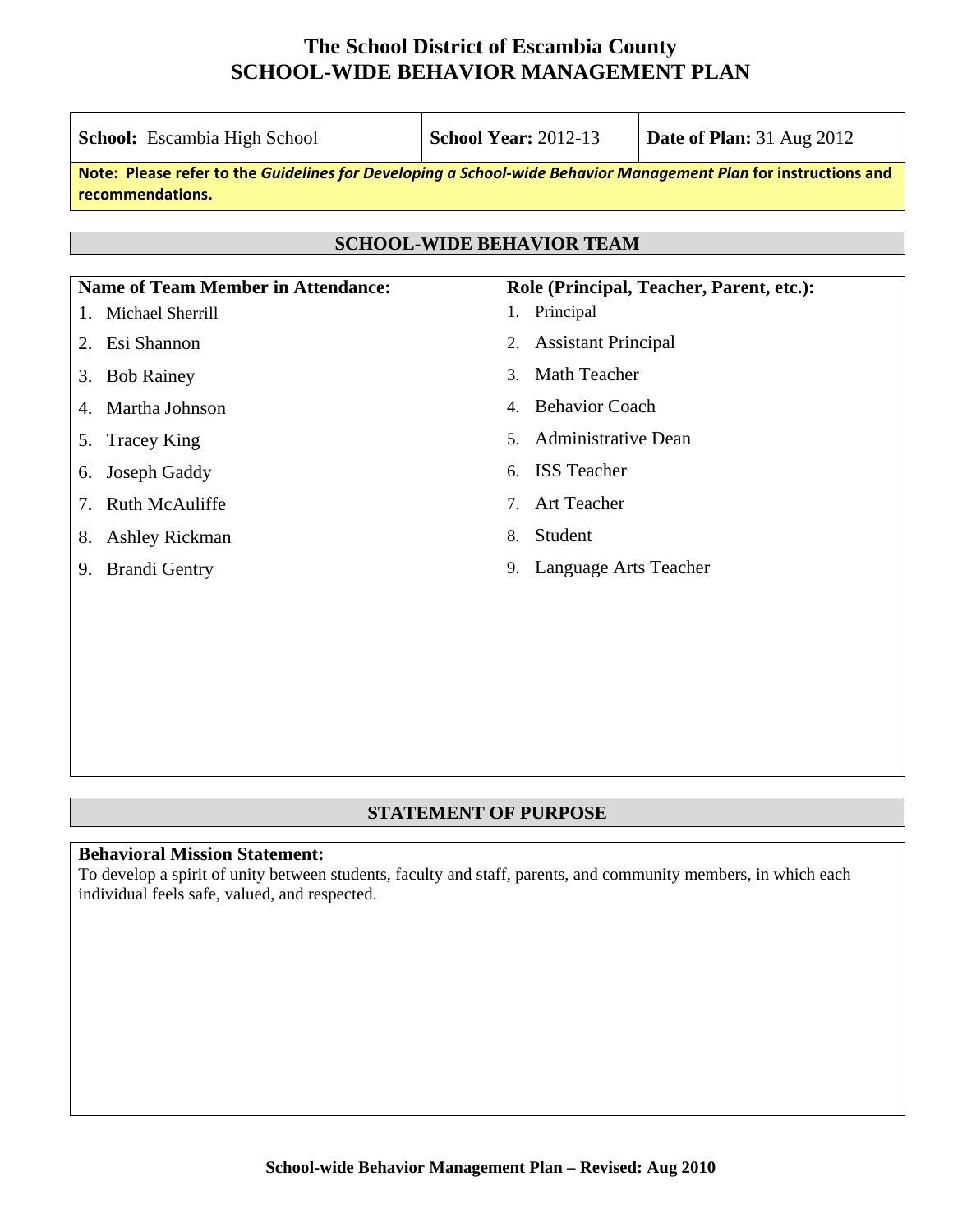## **BASELINE DATA**

## **PREVIOUS SCHOOL YEAR** 2011 - 2012

| <b>Office Discipline Referrals (ODR)</b>                                                        |      |  |
|-------------------------------------------------------------------------------------------------|------|--|
| Number of Office Discipline<br>Referrals (ODR)                                                  | 3990 |  |
| Average ODR per Student<br>$(\text{\# ODR} \div \text{\# of students enrolled})$                | 2.23 |  |
| Number of Students with ODR                                                                     | 1123 |  |
| <b>Out-of-School Suspensions (OSS)</b>                                                          |      |  |
|                                                                                                 |      |  |
| Number of Incidents of<br>Out-of-School Suspension (OSS)                                        | 620  |  |
| Average OSS per Student<br>$(\text{\#} \text{OSS} \div \text{\#} \text{ of students enrolled})$ | .035 |  |

| <b>In-School Suspensions (ISS)</b>                                 |      |  |
|--------------------------------------------------------------------|------|--|
| Number of Incidents of<br>In-School Suspension (ISS)               | 674  |  |
| Average ISS per Student<br>$(\# ISS \div \# of students enrolled)$ | .38  |  |
| Number of Students with ISS                                        | 414  |  |
| <b>Attendance</b>                                                  |      |  |
| <b>Average Daily Attendance</b>                                    | 92%  |  |
| <b>Bullying Prevention</b>                                         |      |  |
| <b>Percent of Students Trained</b>                                 | 100% |  |
| Percent of                                                         | 90%  |  |
| <b>Staff Trained</b>                                               |      |  |

## **ADDITIONAL DATA AND OUTCOMES**

**What other data or outcomes will your school use for continuous monitoring of your school-wide behavior management plan (e.g., academic data, faculty attendance, school surveys, training, ESE referrals, etc.)? The outcomes may also include various ways of analyzing school-wide behavioral data as outlined in the** *School-wide Behavioral Data Guide* **(e.g., referrals/suspensions by grade level, location, problem behavior, time of day, student, class, etc.).**

Specific behavioral problems involving tardies and cell phones. We will also analyze the number of referrals and suspensions by grade level and demographic subgroups.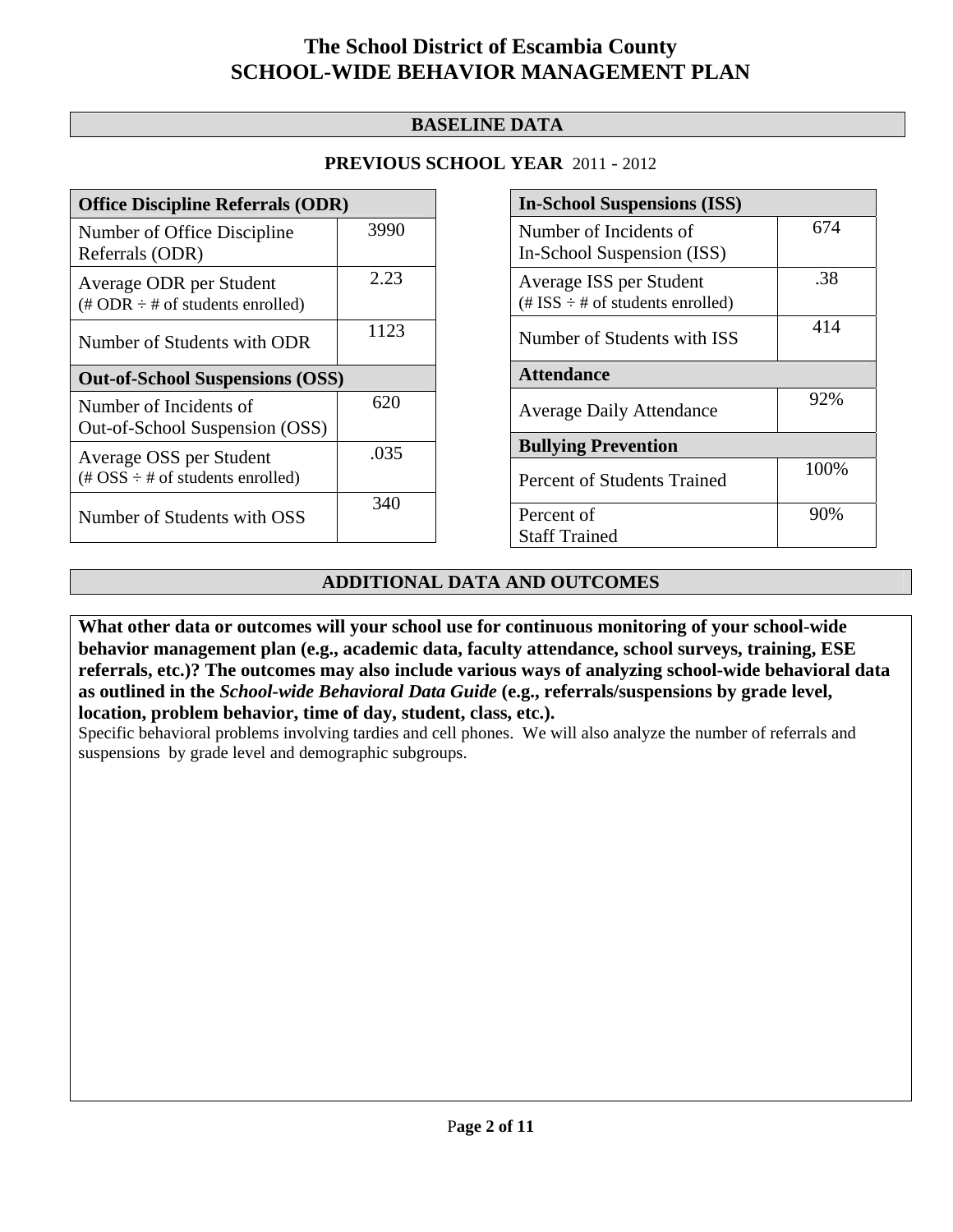## **SCHOOL-WIDE BEHAVIORAL GOALS**

|    | 1. Out-of-school suspension                                                                                  |
|----|--------------------------------------------------------------------------------------------------------------|
|    | Reduce the total number of out-of-school suspensions by 2%.                                                  |
|    |                                                                                                              |
|    |                                                                                                              |
|    |                                                                                                              |
|    |                                                                                                              |
|    |                                                                                                              |
|    |                                                                                                              |
| 2. | <b>Attendance</b>                                                                                            |
|    | Increase the daily average attendance rate by 1%.                                                            |
|    |                                                                                                              |
|    |                                                                                                              |
|    |                                                                                                              |
|    |                                                                                                              |
|    |                                                                                                              |
|    |                                                                                                              |
|    | 3. Bullying                                                                                                  |
|    | Have 100% of faculty and staff conduct review training in Bullying: Recognition & Response by the end of the |
|    | school year.                                                                                                 |
|    |                                                                                                              |
|    |                                                                                                              |
|    |                                                                                                              |
|    |                                                                                                              |
|    |                                                                                                              |
| 4. | <b>Office Discipline Referrals</b>                                                                           |
|    | Reduce the total number of office discipline referrals by 3%.                                                |
|    |                                                                                                              |
|    |                                                                                                              |
|    |                                                                                                              |
|    |                                                                                                              |
|    |                                                                                                              |
|    |                                                                                                              |
|    | 5. Other                                                                                                     |
|    | Tardies                                                                                                      |
|    |                                                                                                              |
|    | Reduce the number of tardy referrals from the first quarter to the fourth quarter by 10%.                    |
|    |                                                                                                              |
|    |                                                                                                              |
|    |                                                                                                              |
|    |                                                                                                              |
|    | 6. Other                                                                                                     |
|    | <b>Cell Phones</b>                                                                                           |
|    |                                                                                                              |
|    | Reduce the number of cell phone referrals from the first quarter to the fourth quarter by 5%.                |
|    |                                                                                                              |
|    |                                                                                                              |
|    |                                                                                                              |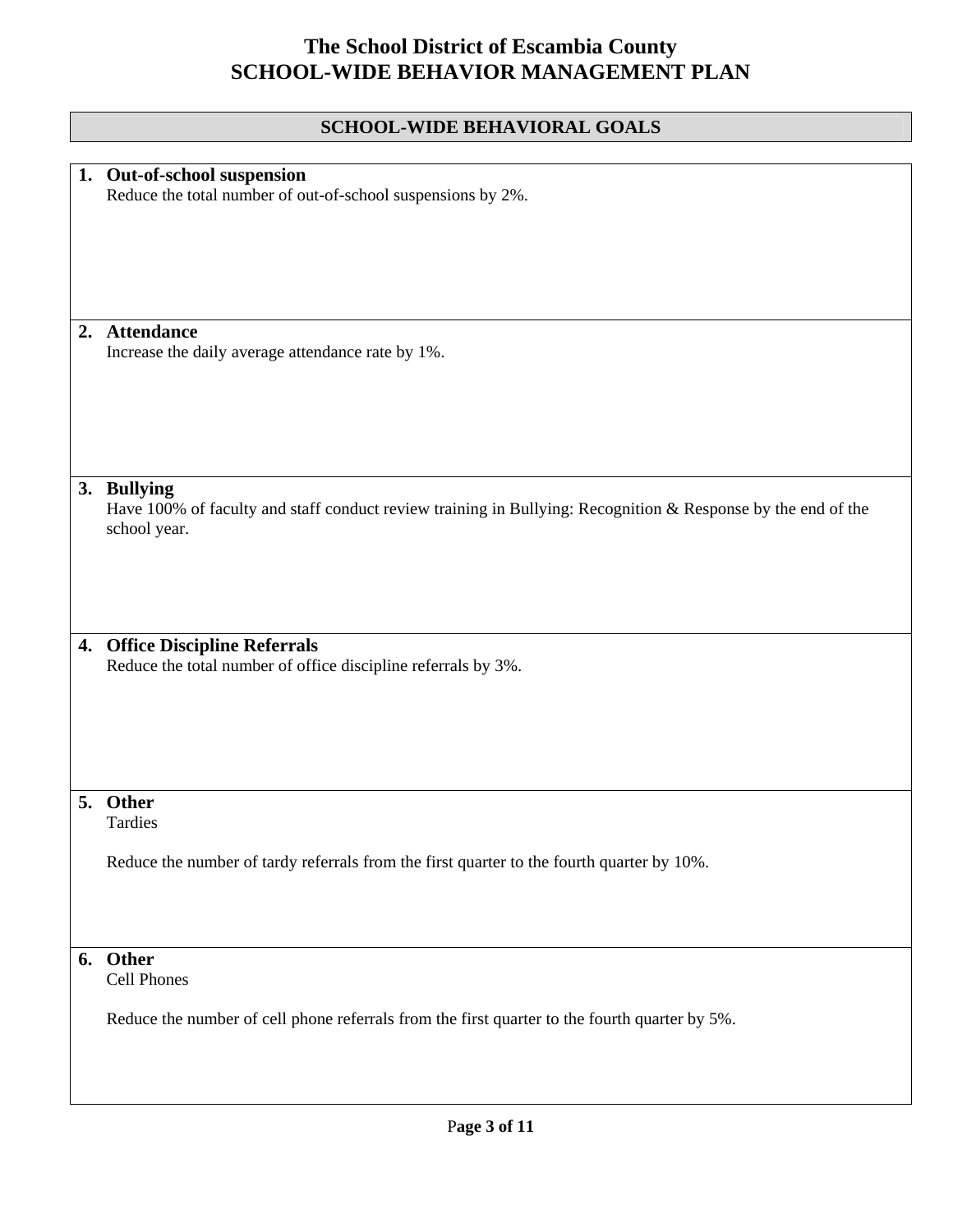### **PROGRESS MONITORING**

**Your school-wide behavior team should meet to review data and discuss concerns or revisions to your school-wide behavior management plan once a month and complete progress monitoring forms quarterly. Describe when you plan to meet (days, location, and time) throughout the school year.**  Our team will meet the last Wednesday of each month at 7:45 AM in the media center.

**Describe the procedures that your school will use to collect, summarize, and analyze the behavioral data prior to team meetings. Procedures are required for entering the information into the database, summarizing the data, and developing graphs using the** *School-wide Behavioral Data Guide***.** 

1) Administrative deans and behavior coaches are responsible for entering disciplinary referrals into the system.

2) The data clerk, at the request of the assistant principal, will run the school-wide discipline summary report.

3) The assistant principal will input the data into the database, generate charts and/or graphs, and disseminate the information to the other members of the school-wide behavior team prior to each meeting.

**How will your school document the school-wide behavior team meetings?** Minutes will be taken at each meeting and will be available upon request.

**Describe how your school-wide behavior team will share the data and outcomes with your faculty, staff, and other stakeholders?** 

Data and outcomes will be shared with faculty and staff through email. In addition, the data will also be posted on our school website.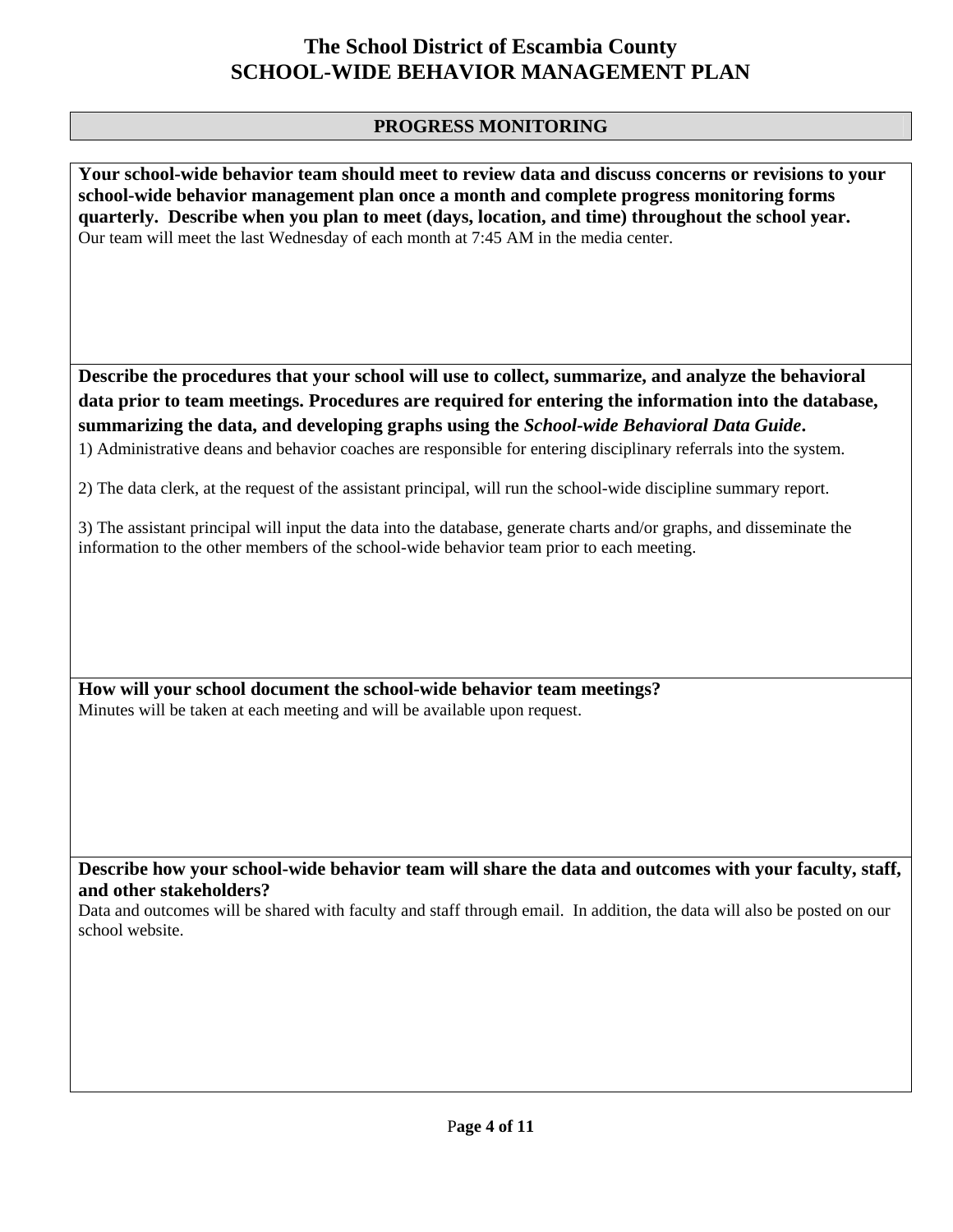## **SCHOOL EXPECTATIONS AND RULES**

**List 3 – 5 school-wide expectations** Be Prompt Be Polite Be Prepared Be Productive

|                                        | <b>Setting:</b>                                                         | <b>Setting:</b>                                                                                                    | <b>Setting:</b>                                                                          | <b>Setting:</b>                                                                        |
|----------------------------------------|-------------------------------------------------------------------------|--------------------------------------------------------------------------------------------------------------------|------------------------------------------------------------------------------------------|----------------------------------------------------------------------------------------|
| <b>Rules</b> /<br><b>Expectations:</b> | Halls                                                                   | Cafeteria                                                                                                          | Restrooms                                                                                | Parking Lot                                                                            |
| Be Prompt                              | Keep moving until you<br>have reached your<br>desired destination.      | Arrive to lunch on time.                                                                                           | Schedule restroom<br>breaks so as not to<br>interfere with arriving<br>to class on time. | Arrive to and exit<br>school grounds on time.                                          |
|                                        | Allow other students<br>access to their lockers.                        | Keep hands and feet to<br>one self.                                                                                | Give others privacy.                                                                     | Park only in designated<br>parking spots.                                              |
| <b>Be Polite</b>                       | Walk on right side of<br>the hallways.                                  | Talk in a normal tone to<br>those sitting close by.                                                                |                                                                                          |                                                                                        |
|                                        |                                                                         | Request to move a chair<br>before taking one.                                                                      |                                                                                          |                                                                                        |
| Be Prepared                            | Walk carefully at all<br>times.                                         | If bringing your lunch,<br>make sure to bring it<br>with you.<br>Have student ID or<br>money ready for<br>cashier. | Walk carefully at all<br>times.                                                          | Give yourself ample<br>time to find a parking<br>space and to get to class<br>on time. |
|                                        | Schedule locker visits<br>at times condusive to<br>your class schedule. | Eat your lunch in the<br>allotted time.                                                                            | Wash hands prior to<br>exiting.                                                          | Exit vehicles and head<br>to desired destination.                                      |
| <b>Be Productive</b>                   |                                                                         | Clear your own table<br>and throw trash in the<br>receptacle.                                                      | Throw paper towels in<br>the trash receptacle.                                           |                                                                                        |
|                                        |                                                                         | Push chairs under table.                                                                                           |                                                                                          |                                                                                        |
|                                        |                                                                         |                                                                                                                    |                                                                                          |                                                                                        |
|                                        |                                                                         |                                                                                                                    |                                                                                          |                                                                                        |
|                                        |                                                                         |                                                                                                                    |                                                                                          |                                                                                        |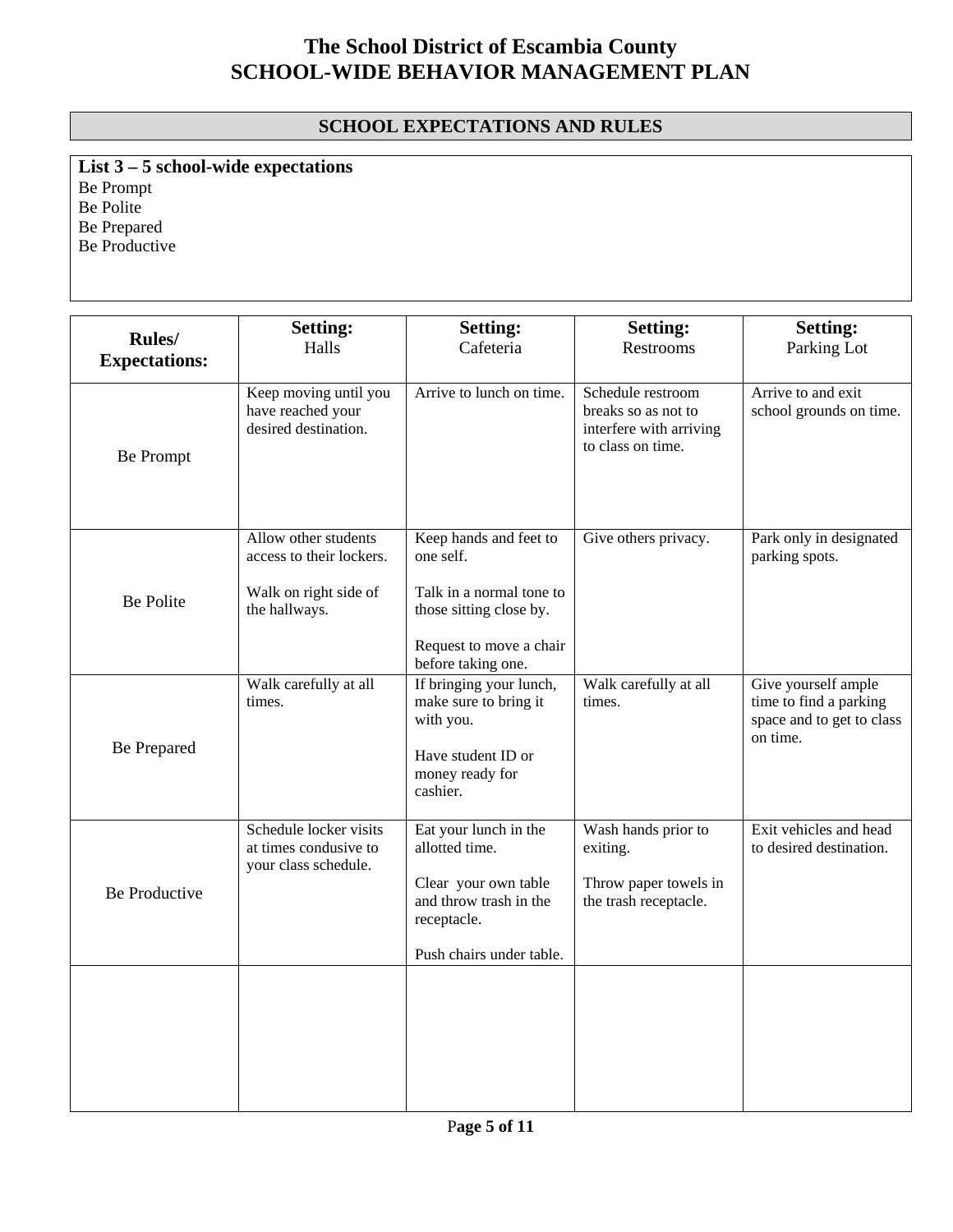## **TEACHING EXPECTATIONS AND RULES**

| How will your school introduce the school-wide expectations and rules to all of your students and staff?<br>Information will be shared via closed-circuit television during the morning announcements. |
|--------------------------------------------------------------------------------------------------------------------------------------------------------------------------------------------------------|
|                                                                                                                                                                                                        |
|                                                                                                                                                                                                        |
|                                                                                                                                                                                                        |
|                                                                                                                                                                                                        |
|                                                                                                                                                                                                        |
|                                                                                                                                                                                                        |
|                                                                                                                                                                                                        |
|                                                                                                                                                                                                        |
|                                                                                                                                                                                                        |
|                                                                                                                                                                                                        |
|                                                                                                                                                                                                        |
|                                                                                                                                                                                                        |
|                                                                                                                                                                                                        |
| During the school year, what activities will your school implement to encourage on-going direct                                                                                                        |
| instruction of the school-wide expectations and rules? How will your school embed the expectations and                                                                                                 |
| rules into the daily curriculum?                                                                                                                                                                       |
| Student-created videos to be broadcast on morning announcements, poster contests, "State of the Union" data                                                                                            |
| dissemination broadcasts and posting of results. The expectations and rules can be transformed into expository or                                                                                      |
| persuasive writng prompts that can be used to prepare students for the FCAT Writing test. Math classes can use the                                                                                     |
| data to create graphs and charts and to perform statistical analysis.                                                                                                                                  |
|                                                                                                                                                                                                        |
|                                                                                                                                                                                                        |
|                                                                                                                                                                                                        |
|                                                                                                                                                                                                        |
|                                                                                                                                                                                                        |
|                                                                                                                                                                                                        |
|                                                                                                                                                                                                        |
|                                                                                                                                                                                                        |
|                                                                                                                                                                                                        |
| How often will you plan to provide refresher training on expectations and rules to staff and students in                                                                                               |
| your school? How will you orient and teach new students who arrive mid-year?                                                                                                                           |
| Refresher training will be provided at the start of the second semester through a PowerPoint presentation broadcast over                                                                               |
| CCTV; in addition, each quarter the data from the previous quarter will be presented. New students and staff will be<br>introudced to the expectations and rules by viewing the PowerPoint.            |
|                                                                                                                                                                                                        |
|                                                                                                                                                                                                        |
|                                                                                                                                                                                                        |
|                                                                                                                                                                                                        |
|                                                                                                                                                                                                        |
|                                                                                                                                                                                                        |
|                                                                                                                                                                                                        |
|                                                                                                                                                                                                        |
|                                                                                                                                                                                                        |
|                                                                                                                                                                                                        |
|                                                                                                                                                                                                        |

 $\mathsf{I}$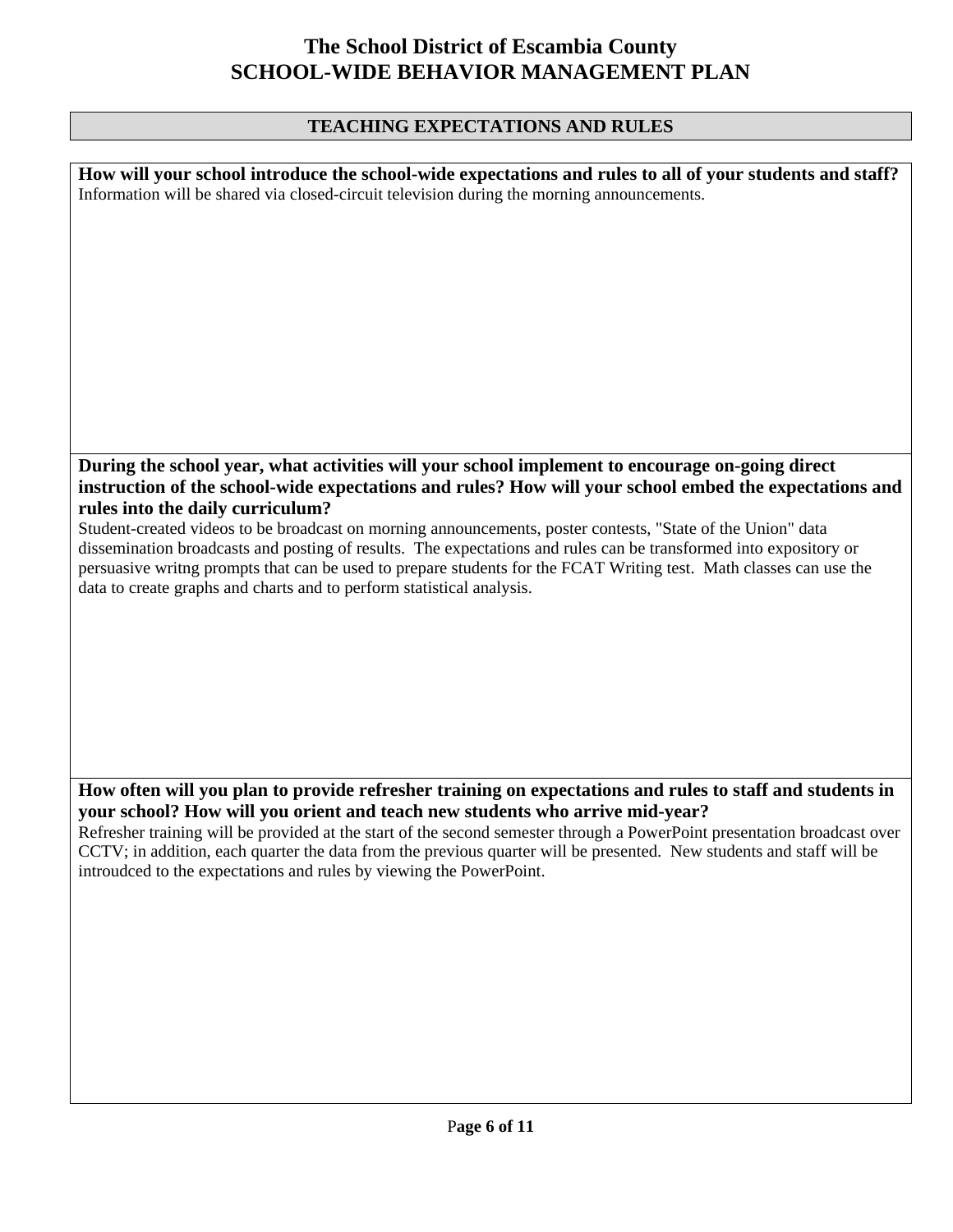### **REWARD/RECOGNITION PROGRAM**

#### **What type of reward system will you use?**

Raffle ticket system and random drawings from qualified entrants. Recognition of all students meeting established standards.

#### **Describe the behaviors for which you will reward or recognize students.**

Punctuality, both to school and to class; demonstrations of excellence in citizenship - care, compassion, commitment; no referrals or suspensions.

#### **How will you implement the reward system?**

1) For punctuality, attendance records will be reviewed by the assistant principal and she or the Behavior Team Chairperson will conduct a drawing of the eligible participants. All those eligible will be recognized through the presentation of a certificate. The winner of the drawing will receive a prize donated by our PTSA. Awards will be issued quarterly and annually.

2) Caught'Ya Being Good - teachers/administrators/staff will recognize students by issuing a card which will identify the student, the teacher, and the behavior observed. Students receivng a card will submit quarterly for a random drawing conducted by the assistant principal or behavior team chairperson.

3) No referrals or suspensions - list of eligible students will be formulated by the assistant principal; random drawing to be conducted quarterly.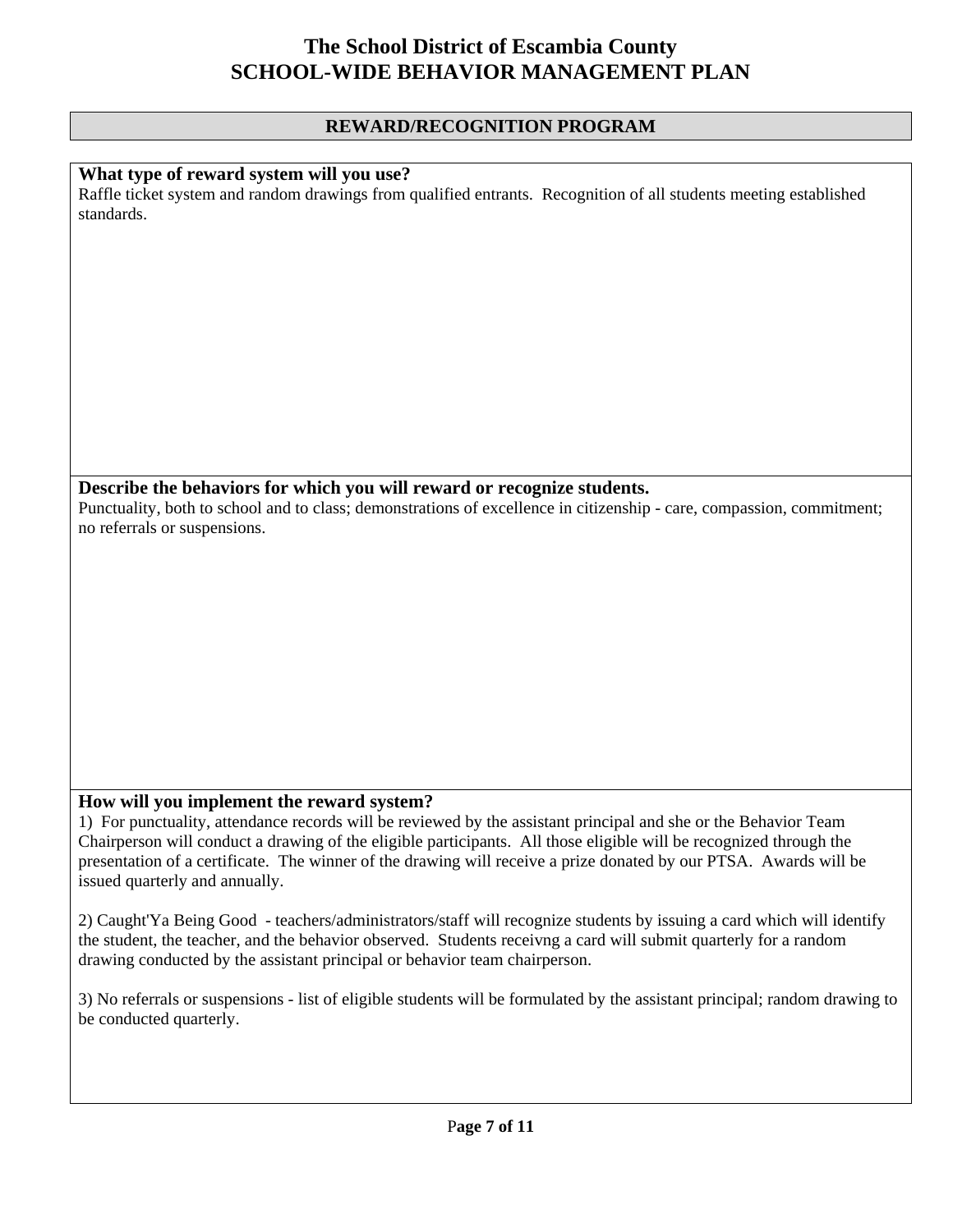## **DISCIPLINARY PROCEDURES**

### **Explain the discipline process at your school. Differentiate between minor and major behavior incidents and describe the process for documenting and addressing both types of incidents.**

Referrals may be written for serious, overt behavior which could endanger the physical well-being of one or more class members. There referrals can be written without any prior action. Referrals may also be written for misbehavior which continues once a teacher has exhausted all options to correct such misbehavior. In such cases, contacting the parent must be one of the strategies employed prior to writing the referral.

1. Referrals are written by the teachers and submitted to the deans' office. If a situation calls for the immediate removal of the student from class, an escort should accompany the offending student to the deans' office.

2. A dean will conduct an investigation based on the information from the referral. If the evidence reveals that a student has committed a breach of conduct, the dean will determine and assign an appropriate consequence.

3. Deans will make a reasonable attempt to contact the parents and notify them of the incident and consequence. Copies of the referral will be distributed to the student and the teacher.

4. Deans will enter the referrals into TERMS.

### **What intervention strategies will your school use to prevent behavior that results in discipline referrals and out-of-school suspensions?**

Administration will identify "at-risk" students based on discipline data from previous school year; these students will have an individual conference with an administrator or administrative dean during the first quarter of the school year. Depending on the nature of their previous infractions, these students may be put on a behavior contract In addition, teachers and/or deans may utilize conferences (both student and/or parent), referrals to guidance for counseling, behavior contracts, detentions, work details, and in-school-suspension.

EHS Administration, Behavior Team, and Content area faculty will also analyze academic data, tardies, ISS, and OSS data throughout the 2012-2013 school year and utilize conferences with the student and/or parent, with referrals to guidance for counseling, behavior contracts, detentions, work details, and in-school suspension.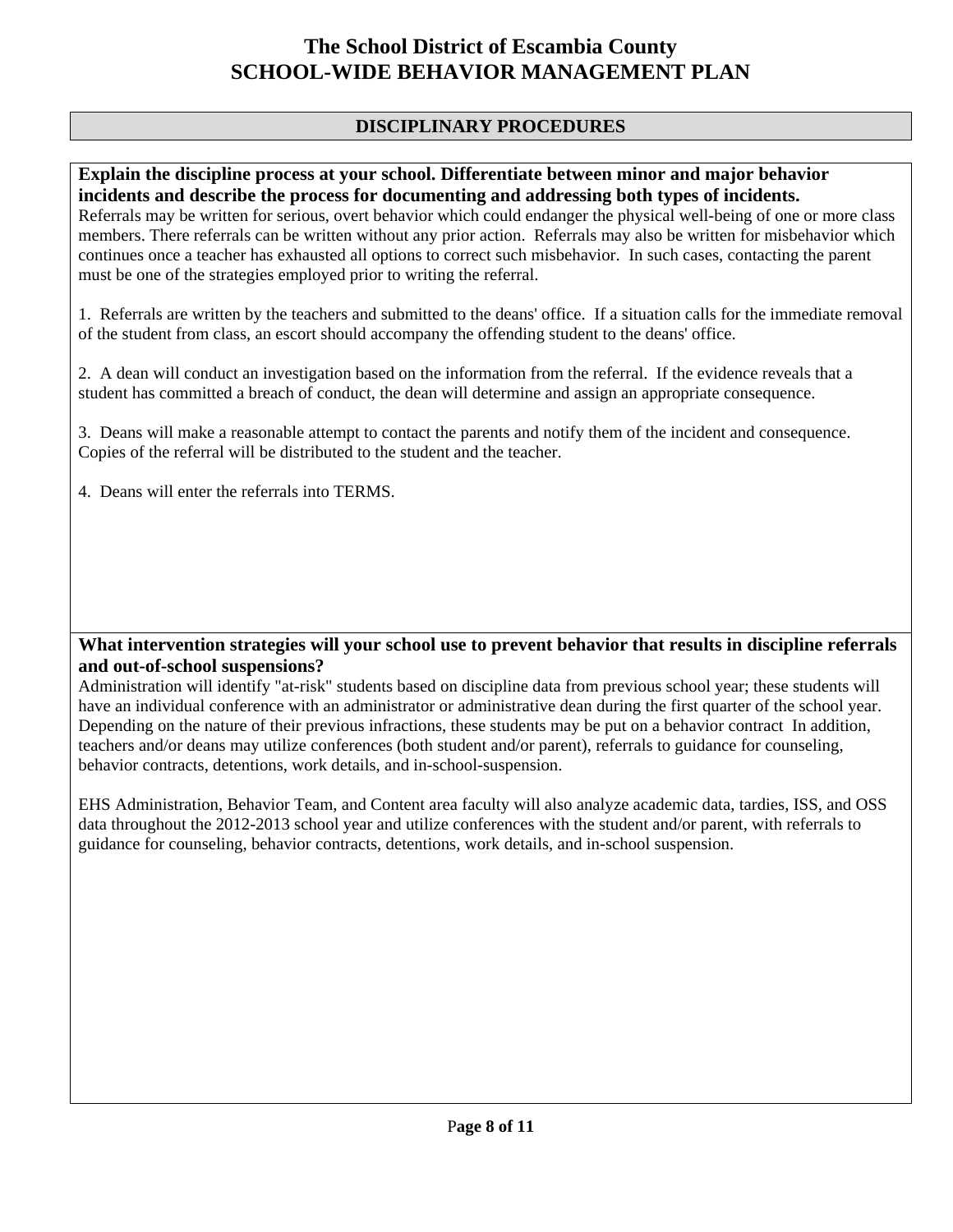### **DISCIPLINARY PROCEDURES (continued)**

### **What are the consequences or disciplinary actions that are used in your school?**

Conferences, time-outs, referral to counseling, detentions, Saturday work details, restitution, loss of privileges, inschool-suspension, out-of-school suspension, and change of placement or expulsion.

**For Middle or High Schools:** 

**How do the adjudication guidelines complement your disciplinary procedures?** 

The adjudication guidelines are utilized to ensure the alignment of our disciplinary actions with the behavior incident.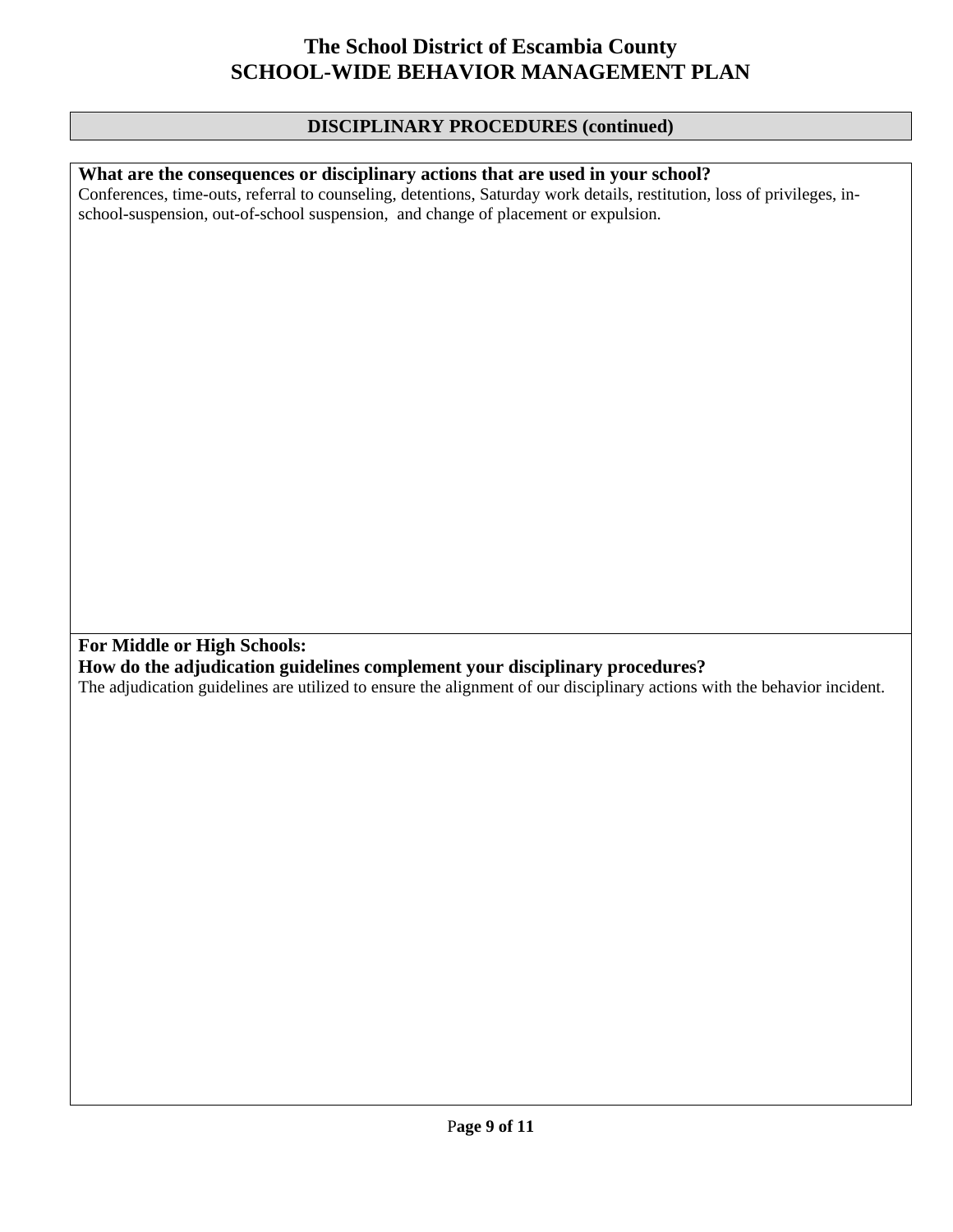## **TRAINING AND IMPLEMENTATION**

| Describe any training needs, material needs, and/or environmental arrangements necessary to<br>implement your school-wide behavior management plan.                                                                                  |
|--------------------------------------------------------------------------------------------------------------------------------------------------------------------------------------------------------------------------------------|
| Assign bullying training to staff through the Safe Schools program. Solicit donations from partners in education for<br>prizes/awards.                                                                                               |
|                                                                                                                                                                                                                                      |
|                                                                                                                                                                                                                                      |
|                                                                                                                                                                                                                                      |
|                                                                                                                                                                                                                                      |
|                                                                                                                                                                                                                                      |
|                                                                                                                                                                                                                                      |
| Describe how your school will train all faculty and staff on your school-wide behavior management                                                                                                                                    |
| plan. How will you orient and teach new faculty and staff who arrive mid-year?<br>PowerPoint presentation, handouts, and $Q \& A$ session to be conducted during faculty meetings.                                                   |
|                                                                                                                                                                                                                                      |
|                                                                                                                                                                                                                                      |
|                                                                                                                                                                                                                                      |
|                                                                                                                                                                                                                                      |
|                                                                                                                                                                                                                                      |
|                                                                                                                                                                                                                                      |
|                                                                                                                                                                                                                                      |
| What school-wide routines and procedures will be implemented by all faculty and staff to facilitate<br>your school-wide behavior management plan?                                                                                    |
| Posting of classroom rules/expectations which are alligned with school-wide expectations; door/hall monitoring<br>between classes; limiting the number of student permitted in the restroom during lunches; enforcement of the tardy |
| policy; enforcement of the 10/10 rule (no students permitted out of class the first and last 10 minutes of class); active<br>monitoring during cafeteria, parking lot, and bus duty.                                                 |
|                                                                                                                                                                                                                                      |
|                                                                                                                                                                                                                                      |
|                                                                                                                                                                                                                                      |